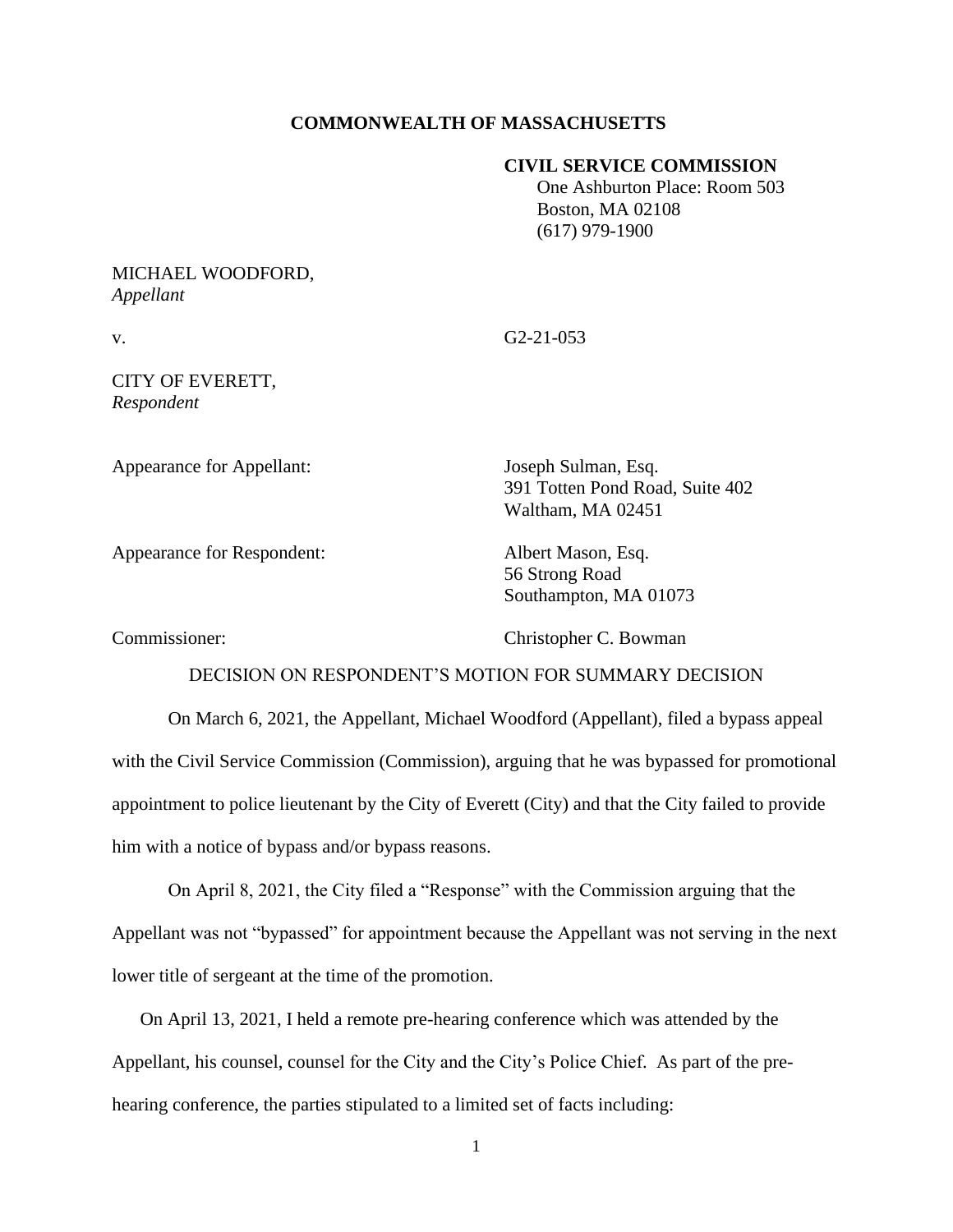- A. On September 19, 2019, the Appellant, while serving in the position of police sergeant, took the promotional examination for police lieutenant and received a score of 81.
- B. On December 17, 2019, the state's Human Resources Division (HRD) established an eligible list for police lieutenant. The Appellant was ranked  $2<sup>nd</sup>$ .
- C. Since the establishment of the December 17, 2019 eligible list, there have been at least two (2) requisitions from the eligible list regarding promotional appointments.
- D. As part of the first requisition, the candidate ranked first on the eligible list was promoted.
- E. The Appellant's name now appears first on the eligible list.
- F. As part of the most recent promotional process, the City promoted three (3) additional candidates to police lieutenant.
- G. The Appellant, as part of the most recent promotional process, was not notified of the vacancies and was not given the opportunity to indicate his willingness to accept the promotional appointment if selected.
- H. On or about October 30, 2019, after the Appellant took the police lieutenant examination, but before the eligible list was established, the Appellant and the City signed a "memorandum of agreement" related to alleged discipline in which the Appellant agreed to serve a two-week suspension; and be demoted to the position of police officer.

The City argued that, upon being demoted to police officer on October 30, 2019, the Appellant was no longer eligible for promotion to police lieutenant. The Appellant argued that nothing in the agreement stated that the Appellant was or is ineligible for promotion; that the Appellant remained on the eligible list (ranked  $1<sup>st</sup>$ ) for police lieutenant; and that the City was required to consider him for promotion and, if they chose not to promote the Appellant, provide him with reasons for bypass, which they did not do.

2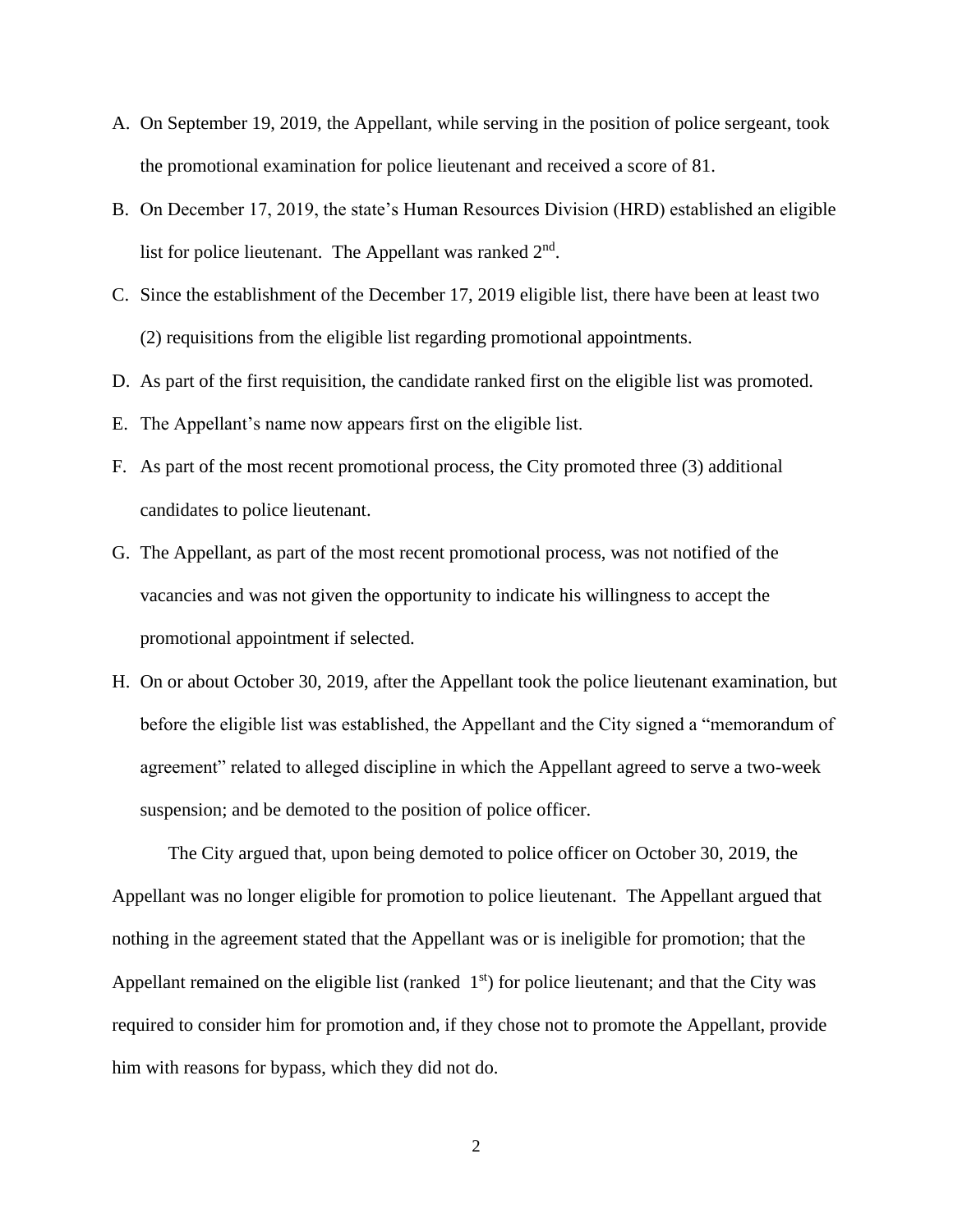Further, the Appellant argued that the City would not have reasonable justification to bypass him based on his recent discipline because one of the candidates promoted has a "Brady letter" in his file which, according to the Appellant, is at least comparable to the recent discipline agreed to by the Appellant. In regard to the "Brady letter", the Police Chief stated that there was no allegation of untruthfulness involved and, according to the Chief, there was, in the Chief's opinion, no justification for the letter and/or any evidence that the officer engaged in misconduct.

I identified three issues for the parties to address via briefs:

- I. Should the Appellant's name have been placed on the eligible list for police lieutenant established on December 17, 2019 when he was no longer in the next lower title of police sergeant?
- II. If the Appellant's name should have remained on the eligible list, was the City required to consider the Appellant for promotional appointment to lieutenant after he was demoted to police officer?
- III. Even if the City was required to consider him, can the City now use his discipline / demotion to justify his non-selection?

Briefs were received by both parties.

#### *Legal Standard for Summary Disposition*

An appeal may be disposed of on summary disposition when, "viewing the evidence in the light most favorable to the non-moving party", the undisputed material facts affirmatively demonstrate that the non-moving party has "no reasonable expectation" of prevailing on at least one "essential element of the case". See, e.g., Milliken & Co., v. Duro Textiles LLC, 451 Mass. 547, 550 n.6, (2008); Maimonides School v. Coles, 71 Mass. App. Ct. 240, 249 (2008); Lydon v. Massachusetts Parole Board, 18 MCSR 216 (2005).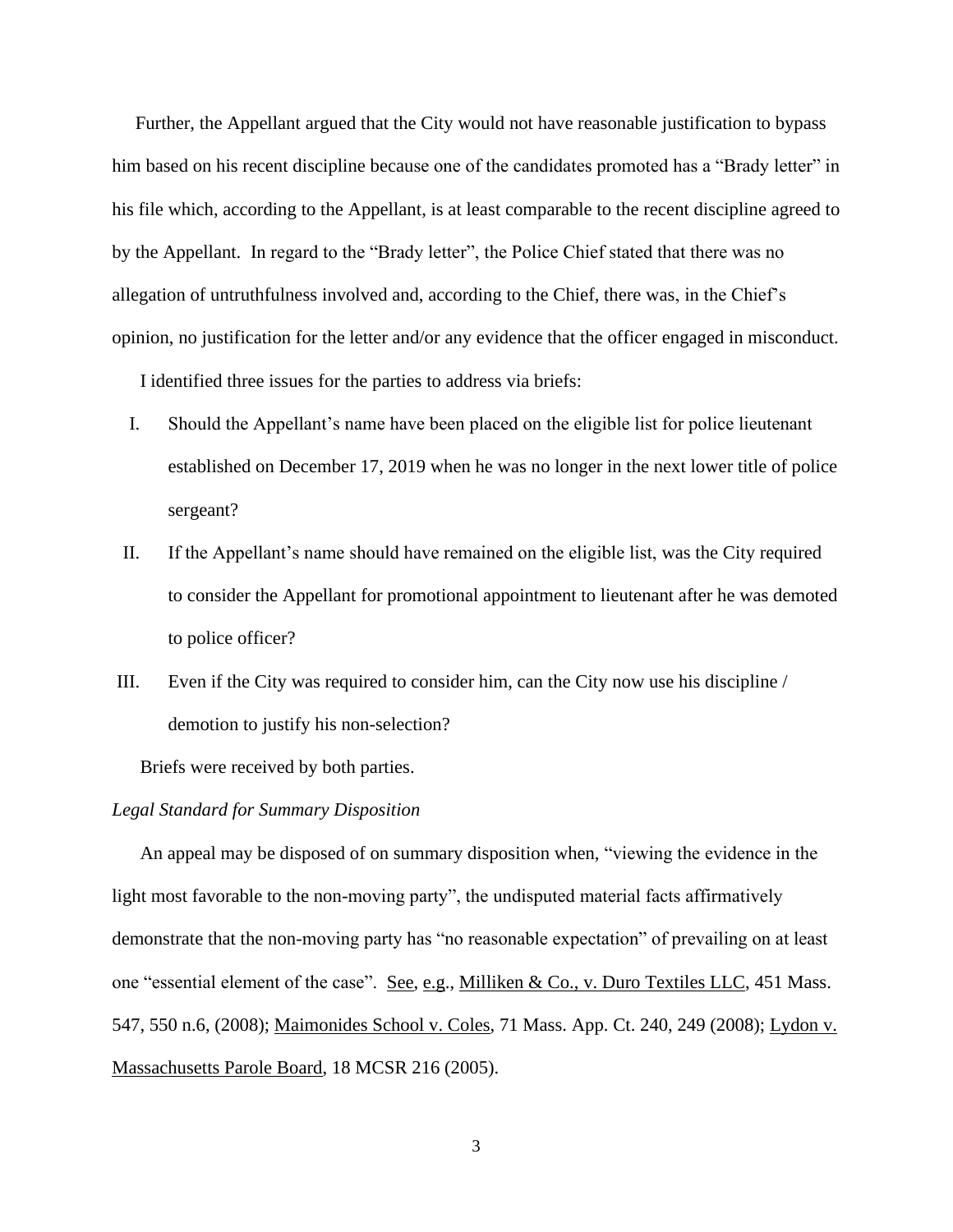## *Applicable Civil Service Law*

Section 1 of G.L. c. 31 defines basic merit principles as:

"(a) recruiting, selecting and advancing of employees on the basis of their relative ability, knowledge and skills including open consideration of qualified applicants for initial appointment; (b) providing of equitable and adequate compensation for all employees; (c) providing of training and development for employees, as needed, to assure the advancement and high quality performance of such employees; (d) retaining of employees on the basis of adequacy of their performance, correcting inadequate performance, and separating employees whose inadequate performance cannot be corrected; (e) assuring fair treatment of all applicants and employees in all aspects of personnel administration without regard to political affiliation, race, color, age, national origin, sex, marital status, handicap, or religion and with proper regard for privacy, basic rights outlined in this chapter and constitutional rights as citizens, and; (f) assuring that all employees are protected against coercion for political purposes, and are protected from arbitrary and capricious actions."

Section 2(b) of G.L. c. 31 provides that:

"No person shall be deemed to be aggrieved under the provisions of this section unless such person has made specific allegations in writing that a decision, action, or failure to act on the part of the administrator was in violation of this chapter, the rules or basic merit principles promulgated thereunder and said allegations shall show that such person's rights were abridged, denied, or prejudiced in such a manner as to cause actual harm to the person's employment status."

Section 2(c) of G.L. c. 31 further states that "all references [in Section 2(b)] to the

administrator shall be taken to mean the local appointing authority or its designated

representative".

### *Analysis*

Underlying this matter is the undisputed fact that the Appellant, while serving as a

sergeant, did not perform his duties as a supervisor when he failed to personally conduct or direct

his subordinates to conduct an investigation of an off-duty Everett police lieutenant who was

involved in a motor vehicle accident [during the Appellant's shift as supervisor] in which the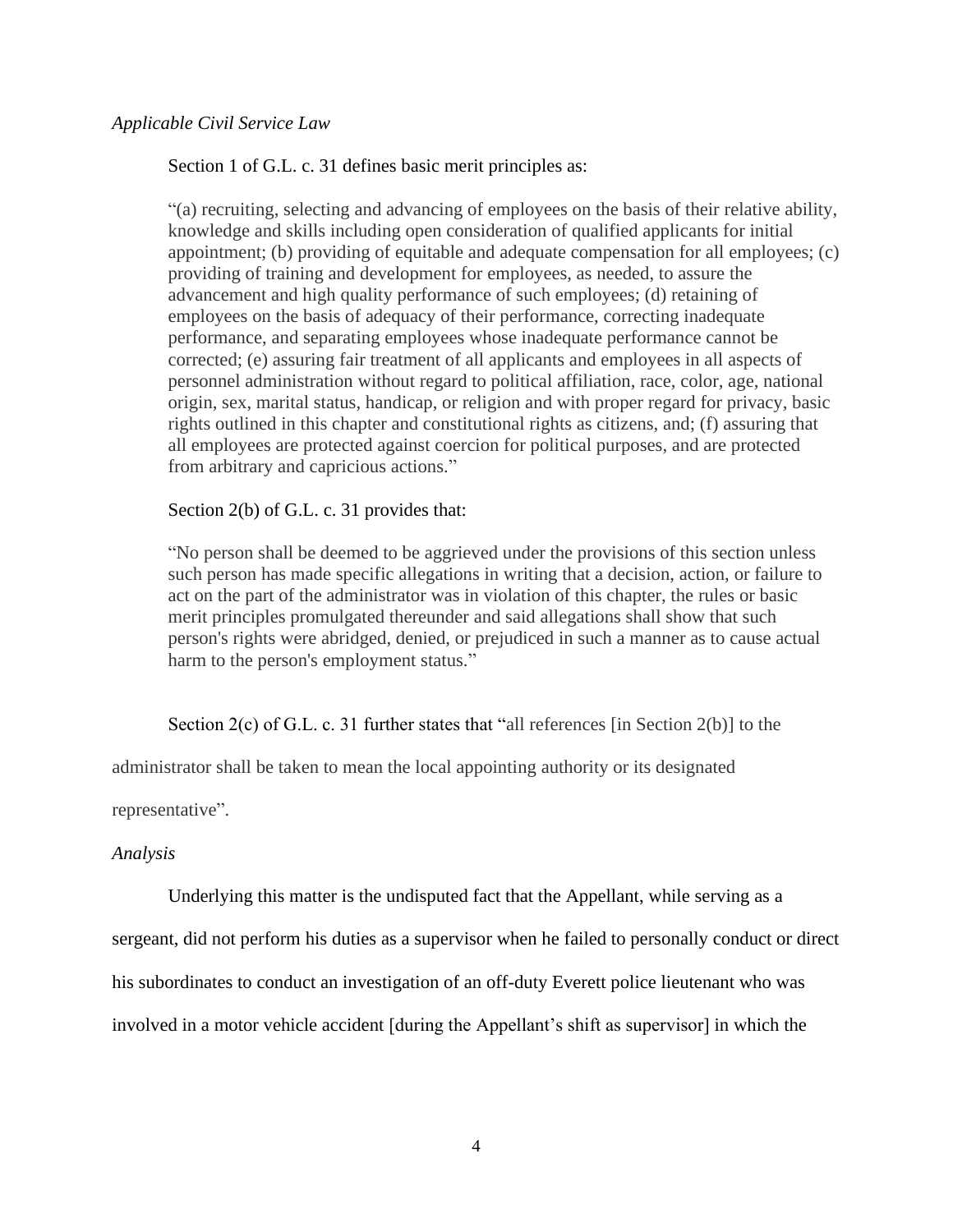lieutenant was suspected of trying to leave the scene of an accident in which "multiple officers and [the lieutenant] acknowledged that alcohol most likely played a role in the crash."

The Appellant's poor performance (and poor judgment) occurred in March 2019, approximately six months prior to then-Sergeant Woodford sitting for the lieutenant promotional examination, which, based on the law as applied here, required that the Appellant be serving in the next lower title (of sergeant) at the time of the examination (on September 19, 2019). Approximately six weeks after the examination, the Appellant, based on his poor performance as a sergeant in March 2019, agreed to be demoted to the position of police officer. The Appellant's name was then added to the eligible list for police lieutenant in December 2019.

Importantly, the Appellant himself, by agreeing to the demotion (and a short-term suspension), acknowledged that he failed to perform one of the more critical duties expected of him as a supervisor – ensuring that a member of the Everett Police Department, when involved in alleged off-duty misconduct, does not receive any special treatment. The Commission has consistently held that such behavior is detrimental to the public interest. In Leeman and Pagliuca v. City of Haverhill, 26 MCSR 327 (2013), the Commission upheld the suspension of a police lieutenant and police officer who failed to conduct a proper investigation of a retired State Trooper involved in an off-duty motor vehicle crash in which the retired Trooper was suspected of being intoxicated. In Phillips v. City of Methuen, 28 MCSR 345 (2015), the Commission reversed the bypass of a candidate for original appointment to the Methuen Police Department where he was scored *poorly* for answering a hypothetical question regarding the discretionary arrest of family members for DUI indicating that *he would treat them no differently than other members of the public*.

Upon the Appellant's name being added to the eligible list in December 2019, the City

5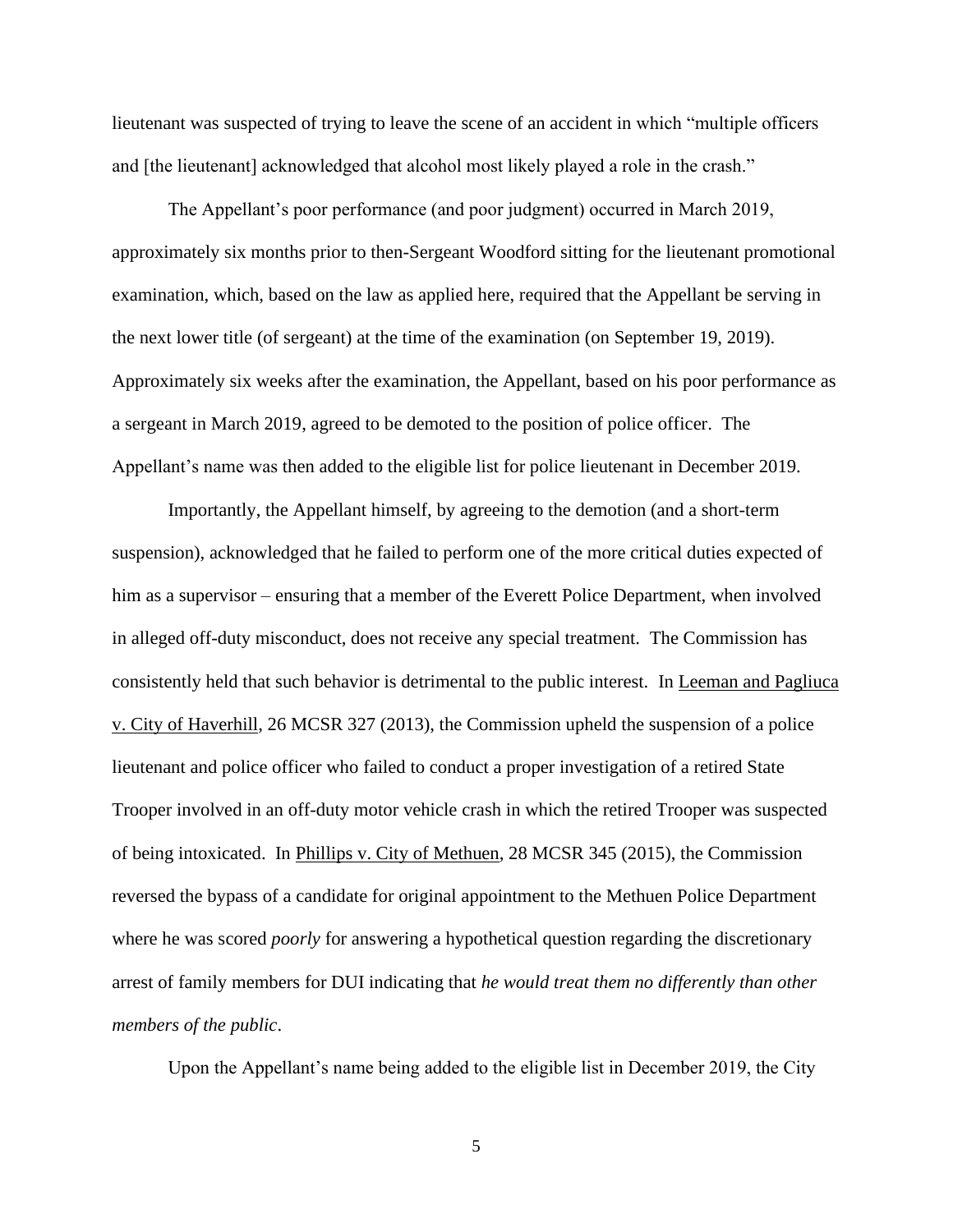would have been justified in asking the state's Human Resources Division (HRD), under Section 09 (2) of the Personnel Administration Rules (PAR.09 (2)), to remove the Appellant's name from the police lieutenant eligible list, as, based on his very recent admitted poor performance and related demotion to police officer, considering the Appellant for promotion to lieutenant would be detrimental to the public interest – and contrary to basic merit principles (and commonsense). The City did not make any such request to HRD. Rather, believing that the Appellant was now ineligible for promotion to lieutenant based on his demotion to police officer, the City simply did not consider the Appellant for promotion to lieutenant, despite the fact that his name was ranked first on the eligible list at the time of the most recent promotional cycle to fill two lieutenant vacancies.

Having failed to take the necessary steps to have the Appellant's name removed from the eligible list, the City's non-selection of the Appellant constitutes a bypass and the City was required to provide the Appellant with sound and sufficient reasons for the bypass, which the City failed to do. Based on these undisputed facts, the Appellant is an aggrieved person and his appeal is hereby *allowed*.

That leaves the issue of the appropriate relief to be awarded to the Appellant based on the rather unique circumstances presented here. Typically, the relief awarded to a candidate bypassed for promotional appointment is for the Appellant's name to be placed at the top of any current or future certifications for promotional appointment (to lieutenant in this case) until such time as the Appellant has been promoted or bypassed. In practical terms, this relief ensures that a candidate will receive one additional consideration for appointment, regardless of when the next vacancy in that title occurs. Thus, even if the underlying eligible list expires before there is a vacancy, the Appellant's name will still appear first on the certification generated from the next

6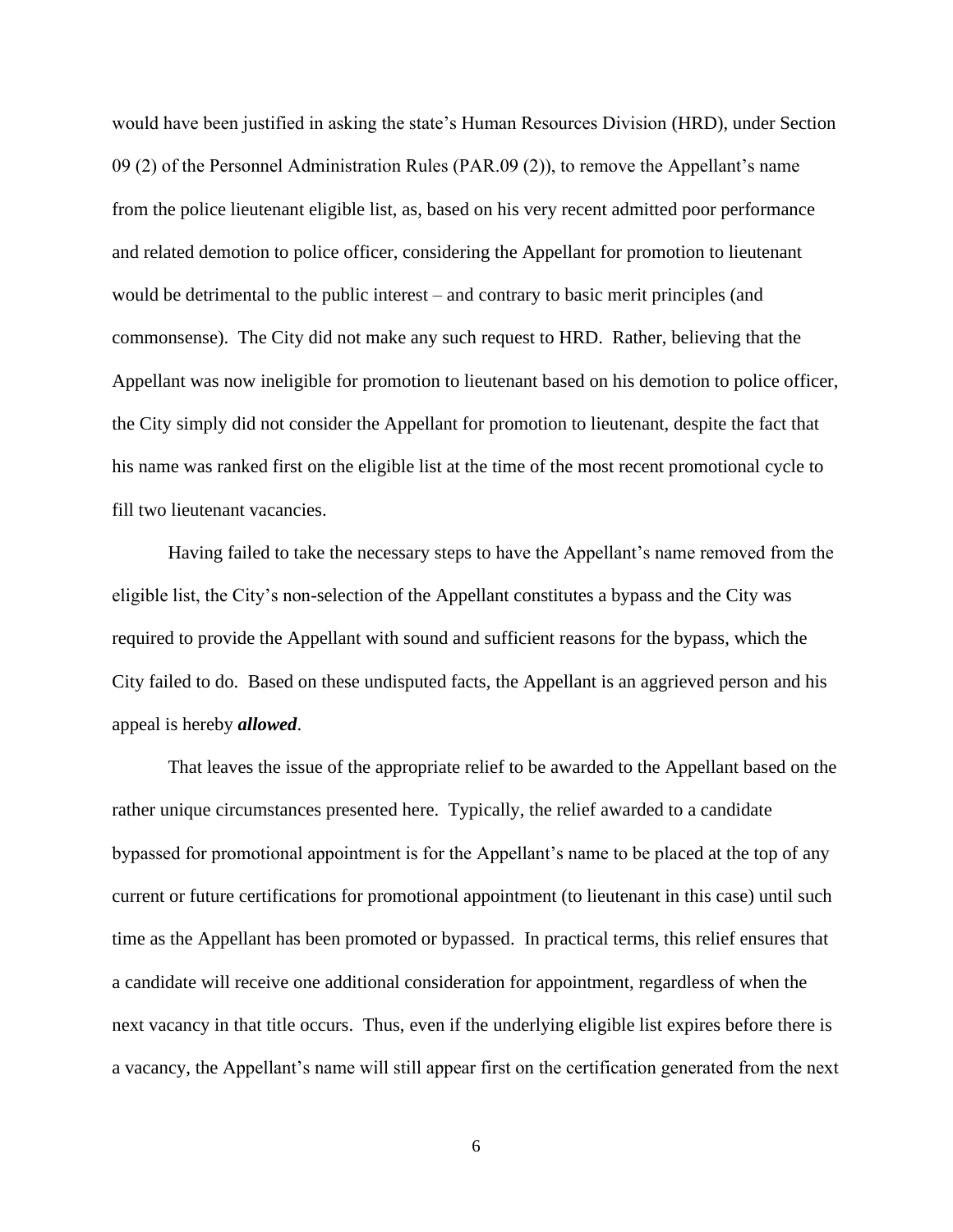eligible list, even if the Appellant chooses not to take the next promotional examination. Put another way, the relief, depending on the timing of the next vacancy, may allow the person receiving relief to forego the need to study and prepare for the next promotional examination.

The Appeals Court has ruled that the "remedy to be accorded a plaintiff [in a civil service commission matter] is a matter within the commission's discretion and will rarely be overturned." Mulhern v. Civil Service Commission, 57 Mass. App. Ct. 920, 920 (2003). See also, Hester v, Civil Service Commission, 78 Mass. App. Ct. 1109 (2010) (unpublished).

Here, based on the rather unique circumstances involved, including the Appellant's admitted poor performance and related demotion to police officer, the Commission, pursuant to its authority under Chapter 310 of the Acts of 1993, hereby orders the following:

- 1. The Appellant's name shall remain on the current eligible list for police lieutenant until such time as the eligible list has expired.
- 2. In the event that the City fills a vacancy for police lieutenant prior to the expiration of the current eligible list, the Appellant shall be considered for promotional appointment. Should he not be selected for promotional appointment, the City shall provide him with reasons for his non-selection which may be appealed to the Commission.
- 3. The Appellant shall not be entitled to any relief after the expiration of the current eligible list.

#### SO ORDERED.

Civil Service Commission

*/s/ Christopher Bowman* Christopher C. Bowman Chair

By a vote of the Civil Service Commission (Bowman, Chair; Camuso, Ittleman, Stein and Tivnan, Commissioners) on September 23, 2021.